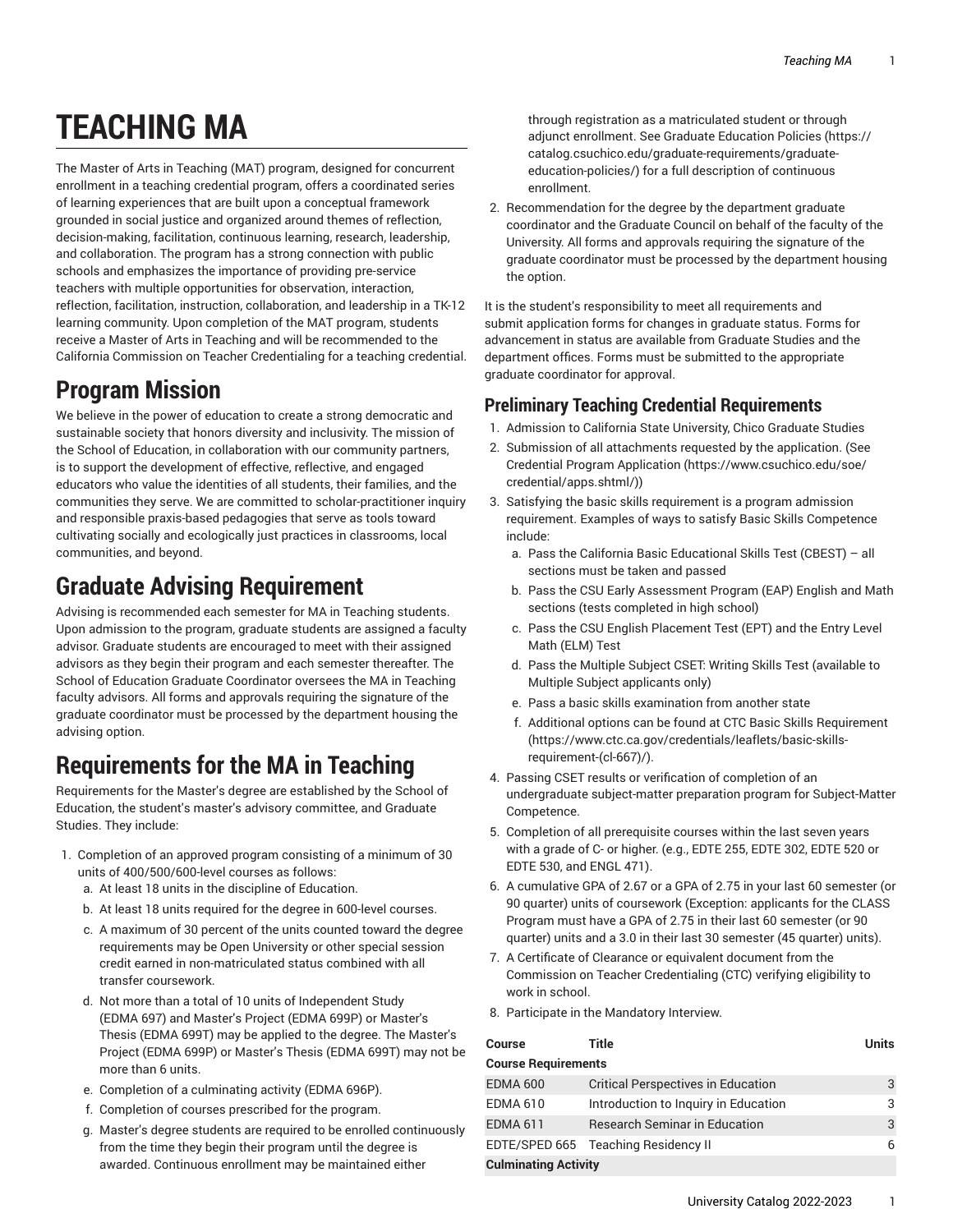|                                                                                             | EDMA 696P                                                 | Professional Paper with Comprehensive Exam                                                                                                | 3     |  |  |
|---------------------------------------------------------------------------------------------|-----------------------------------------------------------|-------------------------------------------------------------------------------------------------------------------------------------------|-------|--|--|
|                                                                                             | <b>Teaching Credential Coursework</b>                     |                                                                                                                                           |       |  |  |
| Select 12-13 units from <b>one</b> of the following Credential Programs: <sup>1</sup> 12-13 |                                                           |                                                                                                                                           |       |  |  |
|                                                                                             |                                                           | Select 12 units from Single Subject Credential Program or Bilingual                                                                       |       |  |  |
| <b>Authorization Single Subject Program:</b>                                                |                                                           |                                                                                                                                           |       |  |  |
|                                                                                             | <b>EDTE 532</b>                                           | <b>Literacy Development</b>                                                                                                               |       |  |  |
|                                                                                             | <b>EDTE 533</b>                                           | Subject Area Pedagogy I                                                                                                                   |       |  |  |
|                                                                                             | <b>EDTE 536</b>                                           | Subject Area Pedagogy II                                                                                                                  |       |  |  |
|                                                                                             | <b>EDTE 537</b>                                           | Applications for Democratic Education                                                                                                     |       |  |  |
|                                                                                             | <b>EDTE 580</b>                                           | <b>Educational Psychology</b>                                                                                                             |       |  |  |
|                                                                                             | Select 12 units from Multiple Subject Credential Program: |                                                                                                                                           |       |  |  |
|                                                                                             | EDTE 523A                                                 | Curriculum Theory and Practice: Math                                                                                                      |       |  |  |
|                                                                                             | <b>EDTE 523B</b>                                          | Curriculum Theory and Practice: Science                                                                                                   |       |  |  |
|                                                                                             | EDTE 524A                                                 | Curriculum Theory and Practice: Social Studies                                                                                            |       |  |  |
|                                                                                             | EDTE 524B                                                 | Curriculum Theory and Practice: Arts                                                                                                      |       |  |  |
|                                                                                             | <b>EDTE 528</b>                                           | Synthesis of Teaching Theory and Practice                                                                                                 |       |  |  |
|                                                                                             | <b>EDTE 663</b>                                           | Literacy Development and Assessment                                                                                                       |       |  |  |
|                                                                                             | Program:                                                  | Select 13 units from Bilingual Authorization Multiple or Single Subject                                                                   |       |  |  |
|                                                                                             | <b>EDTE 672</b>                                           | Teaching Reading in Bilingual and/or General<br><b>Education Classrooms</b>                                                               |       |  |  |
|                                                                                             | <b>EDTE 673</b>                                           | Teaching English Learners: Literacy and Academic<br>Access                                                                                |       |  |  |
|                                                                                             | EDTE 676A                                                 | Interdisciplinary Instruction in Bilingual and/or<br><b>General Education Self-Contained Classrooms</b>                                   |       |  |  |
|                                                                                             | EDTE 676B                                                 | Assessment in Bilingual and/or General Education<br>K-12 Classrooms                                                                       |       |  |  |
|                                                                                             | or Concurrent Program:                                    | Select 12 units from Education Specialist Mild/Moderate Credential<br>Program; Education Specialist Extensive Support Credential Program; |       |  |  |
|                                                                                             | EDTE/SPED<br>663                                          | Literacy Development and Assessment                                                                                                       |       |  |  |
|                                                                                             | <b>SPED 520</b>                                           | Assessment and Evaluation in General and Special<br>Education                                                                             |       |  |  |
|                                                                                             | <b>SPED 560</b>                                           | Inclusive Methods for Teaching Mathematics                                                                                                |       |  |  |
|                                                                                             | <b>SPED 562</b>                                           | Inclusive Methods for Teaching Science/Social<br>Science/Arts                                                                             |       |  |  |
|                                                                                             | <b>SPED 582</b>                                           | Designated Instructional Services in Special<br>Education                                                                                 |       |  |  |
|                                                                                             | <b>SPED 664</b>                                           | Instructional and Assistive Technology                                                                                                    |       |  |  |
|                                                                                             | <b>SPED 672</b>                                           | Curriculum and Instruction -- Mild/Moderate<br><b>Disabilities</b>                                                                        |       |  |  |
|                                                                                             | <b>SPED 691</b>                                           | Collaboration and Laws in Special Education                                                                                               |       |  |  |
|                                                                                             | <b>SPED 692</b>                                           | Classroom Management for Individuals with<br><b>Exceptional Needs</b>                                                                     |       |  |  |
|                                                                                             | <b>Total Units</b>                                        |                                                                                                                                           | 30-31 |  |  |

1 See the prerequisites for each credential program at [School of](https://www.csuchico.edu/soe/credential/index.shtml/) Education Teaching [Credential](https://www.csuchico.edu/soe/credential/index.shtml/) Programs [\(https://www.csuchico.edu/](https://www.csuchico.edu/soe/credential/index.shtml/) [soe/credential/index.shtml/](https://www.csuchico.edu/soe/credential/index.shtml/)). Each program has different prerequisite courses that credential candidates must take before being admitted into the teaching credential program.

# **Graduate Grading Requirements**

All courses in the major (with the exceptions of Independent Study - 697, Comprehensive Examination - 696, Master's Project - 699P, and Master's Thesis - 699T) must be taken for a letter grade, except those courses specified by the department as ABC/No Credit (400/500-level courses), AB/No Credit (600-level courses), or Credit/No Credit grading only. A maximum of 10 units combined of ABC/No Credit, AB/No Credit, and Credit/No Credit grades may be used on the approved program (including 697, 696, 699P, 699T and courses outside the major). While grading standards are determined by individual programs and instructors, it is also the policy of the University that unsatisfactory grades may be given when work fails to reflect achievement of the high standards, including high writing standards, expected of students pursuing graduate study.

Students must maintain a minimum 3.0 grade point average in each of the following three categories: all course work taken at any accredited institution subsequent to admission to the master's program; all course work taken at Chico State subsequent to admission to the program; and all courses on the approved master's degree program.

Continuous enrollment is required. At the discretion of the academic program, a maximum of 30 percent of the units counted toward the degree requirements may be special session credit earned in nonmatriculated status combined with all transfer coursework. This applies to special session credit earned through Open University, or in courses offered for academic credit through Regional and Continuing Education. Correspondence courses and UC Extension coursework are not acceptable for transfer.

# **Graduate Time Limit**

All requirements for the degree are to be completed within seven years of the end of the semester of enrollment in the oldest course applied toward the degree. See Master's Degree [Requirements](https://catalog.csuchico.edu/graduate-requirements/masters-degree-requirements/) ([https://](https://catalog.csuchico.edu/graduate-requirements/masters-degree-requirements/) [catalog.csuchico.edu/graduate-requirements/masters-degree](https://catalog.csuchico.edu/graduate-requirements/masters-degree-requirements/)[requirements/](https://catalog.csuchico.edu/graduate-requirements/masters-degree-requirements/)) for complete details on general degree requirements.

### **Graduate Requirement in Writing Proficiency**

All students must demonstrate competency in writing skills as a requirement for graduation. Students in the MA in Teaching program demonstrate writing proficiency through a combination of exercises beginning with the Initial Education Writing Assessment, submitted as part of the program application process, and continuing throughout the program. Specifically, with the application for Advancement to Candidate status, students submit a selected EDMA 610 writing assignment and a second writing assignment specified by program option faculty. These assignments are evaluated to determine graduate level writing proficiency.

### **Admission and Advancement in the MA in Teaching**

To be admitted to the MA in Teaching, students must hold an acceptable baccalaureate from an accredited institution and have attained grade point averages of at least 2.5 overall, 2.75 in the last 60 units, and 3.0 in the last 30 units. Students must also pass the Initial Education Writing Assessment sent to them at the time of application for admission. Students meeting these requirements will be admitted to Classified Status.